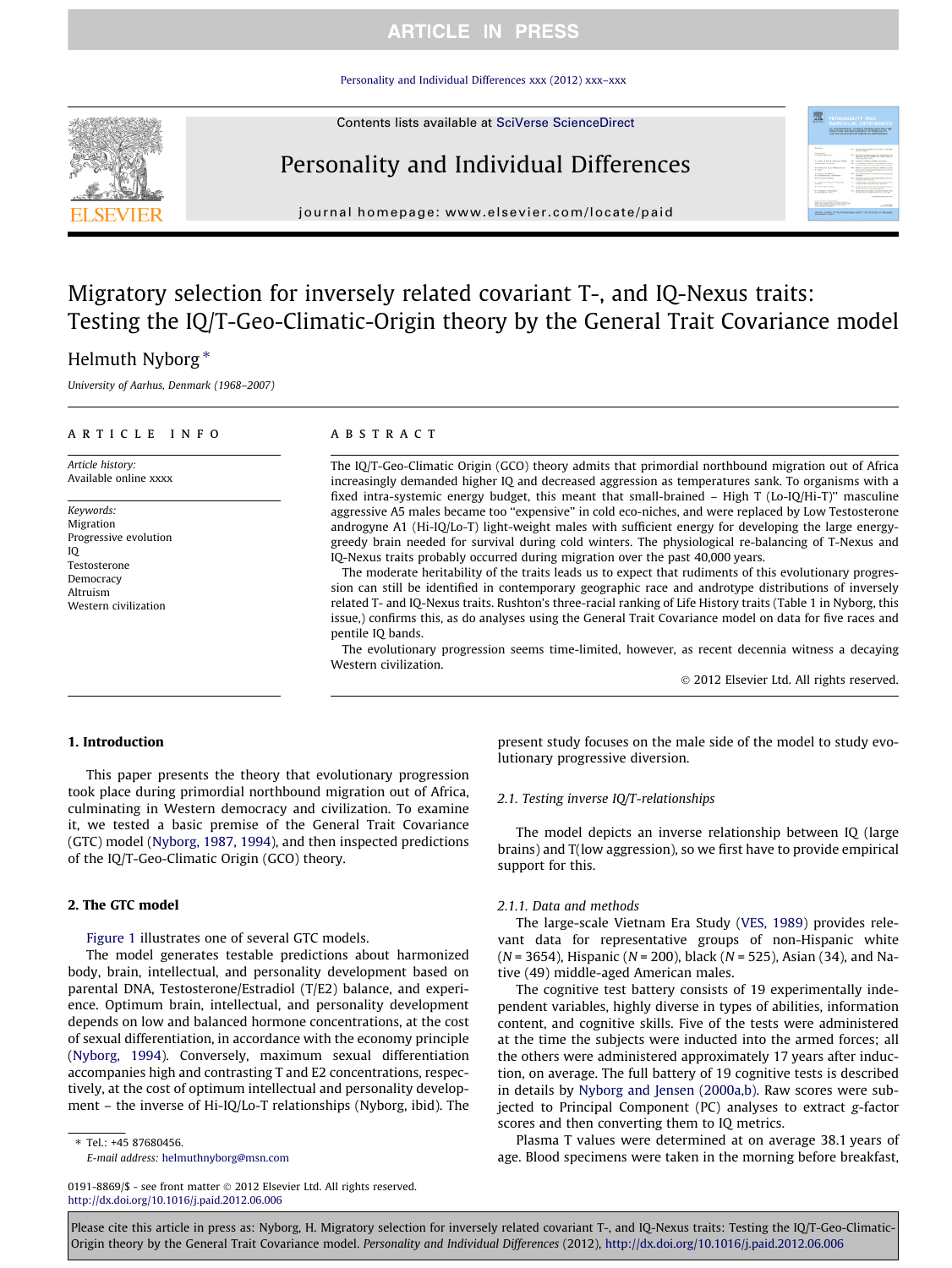<span id="page-1-0"></span>2 H. Nyborg / Personality and Individual Differences xxx (2012) xxx–xxx



Fig. 1. The General Trait Covariance (GTC) model [\(Nyborg, 1987; Nyborg, 1994](#page-5-0)) for inverse relationships among General Intelligence-related traits (g-nexus traits) and Testosterone related traits (T-nexus traits) (Female side of model not considered here).

following an overnight fast commencing at 7 pm. Plasma T concentration was determined (nanograms/deciliter, or  $n/100$  ml) using a standard double antibody radioimmunoassay system (Leeco Diagnostics, Inc.), and monitored with bench and blind repeat quality control procedures. Vietnam and Non-Vietnam veterans did not differ in T concentration, so data were pooled.

Formal education, income in 1985/86 US dollars, 14 MMPI special scale scores and 4 MMPI-derived Eysenckian personality dimensions were also noted.

# 2.1.2. Problem

[Ellis and Nyborg \(1992\)](#page-5-0) previously found in the VES material that ''Old'' black T at age 38.1 was only 3.3% higher than non-Hispanic white T. Even if significant, the difference is small, and a previous study found that young black Americans have 19% higher T than young white males ([Ross et al., 1986\)](#page-5-0).

The problem is that T drops differently with age for the races. Table 1 provides racial regressions coefficients for the differential T decline with age between 31 and 49 years.

Black, Hispanic, and white T declines significantly, whereas Asian and Native T does not.

Regression coefficients were used to estimate ''Young'' T(25) values from measured Old T(38.1) at mean age 38.1, using the formula in [Table 2](#page-2-0).

T(38.1) seriously underestimates race differences in T(25) – most for ''southernmost'' Afro-American blacks, less for ''intermediate'' Hispanics and ''northern'' whites, and least for ''northernmost'' Asians and their Native brothers, who later migrated to the

#### Table 1

Regression coefficients used to define Young T values with age 25 T(25) according to the formula 1: T(25) = (age at measurement  $-$  25)  $*$  race tilt coefficient + T at time of measurement.

| Race     | Race regression tilt<br>coefficients | Correlations and<br>level |              |
|----------|--------------------------------------|---------------------------|--------------|
| Black    | $v = 1686.89 - 26.31 * x$            | $r = -0.28 p < 0.001$     | $r^2 = 0.08$ |
| Hispanic | $v = 1348.73 - 17.80 * x$            | $r = -0.17 p < 0.01$      | $r^2 = 0.03$ |
| White    | $y = 1243.32 - 15.16 * x$            | $r = -0.16 p < 0.001$     | $r^2 = 0.03$ |
| Asian    | $y = 1030.98 - 8.15 \times x$        | $r = -0.08$ n.s.          | $r^2 = 0.01$ |
| Native   | $v = 817.36 - 3.78 * x$              | $r = -0.05$ n.s.          | $r^2 = 0.00$ |
| All      | $y = 1296.07 - 16.47 * x$            | $r = -0.18 p < 0.001$     | $r^2 = 0.03$ |

Note: Thomas Lill Madsen, Tryg Insurance Company, Copenhagen, kindly conceived and performed this analysis, which is gratefully acknowledged.

Americas. Linear retro-estimation undoubtedly inflates T(25) values somewhat, but the actual function is not known. The North– South reference implied is based on the fact that skin reflection correlates -0.92 with IQ ([Templer, in this issue](#page-5-0)).

Clearly, studies relying on T(38.1), measured few years before racial slope lines approach each other, will underestimate differences in T(25), as illustrated in [Fig. 2.](#page-2-0)

Interestingly, individual differences in T are about 50% heritable ([Hoekstra, Bartels, & Boomsma, 2006\)](#page-5-0), but most race differences in plasma T become negligent at age 40, even if they affect health ([Ellis & Nyborg, 1992\)](#page-5-0) and still exist at very old age [\(Orwoll](#page-5-0) [et al., 2006\)](#page-5-0).

The small Natives and Asians samples  $(N = 49)$  and 34, respectively) compromise their IQ means, and [Lynn and Vanhanen](#page-5-0) [\(2006\)](#page-5-0) suggest that Asian mean IQ is 105. This aberration reduces the true strength of the inverse relationship between T and IQ, but both Pearson and Spearman correlations nevertheless became significant [\(Table 2\)](#page-2-0).

[Table 3](#page-2-0) provides average T(25), T(38.1), and mean IQ, as categorized by pentile IQ bands.

T-differences are significant across pentile IQ bands.

[Figure 3](#page-3-0) shows that T(25) relates inversely and linearly to IQ, whereas T(38.1) only do so for above average IQs.

Having addressed the **how** question we may now proceed to examine the why and when questions of progressive differentiation in evolution.

# 3. The inverse IQ/T-Geo-Climatic Origin (GCO) theory

GCO theory capitalizes on an idea recently catching momentum (e.g. [Kanazava, 2008; Lynn, 1991; Lynn, 2006; Nyborg, 1987; Ny](#page-5-0)[borg 1994; Nyborg, 2012; Rushton, 1995; Rushton, 2000; Templer](#page-5-0) [& Arikawa, 2006\)](#page-5-0) that North-bound migration out of Africa 195.000–40.000 years ago through still colder geo-climatic zones selected for large-brained individuals high in IQ and low in aggression.

# 3.1. Why?

I previously defined the term ''Universal Darwinian selection'' as selection at the mass-molecular level for the most economic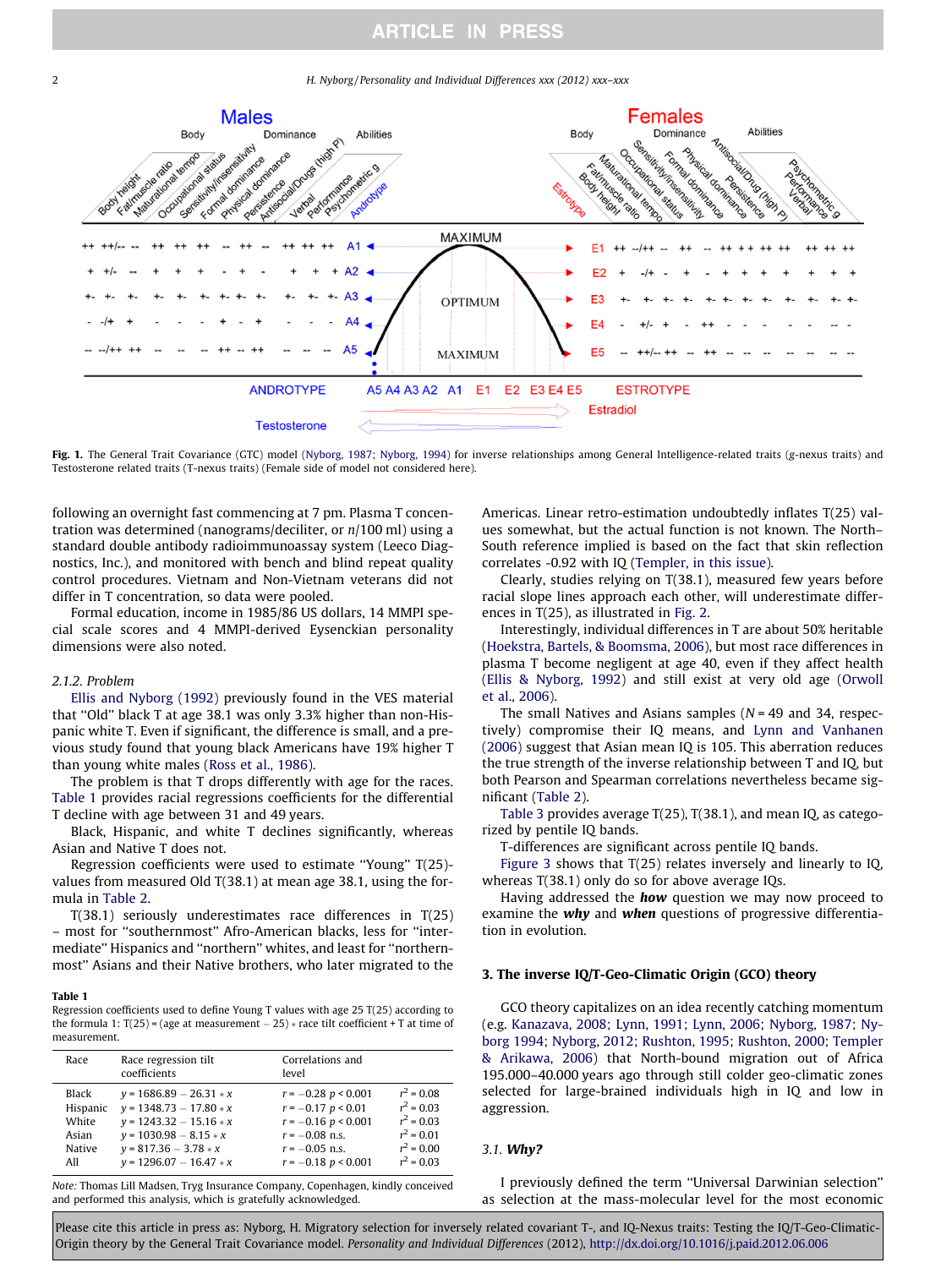#### H. Nyborg / Personality and Individual Differences xxx (2012) xxx–xxx 3

#### <span id="page-2-0"></span>Table 2

Retro-estimated Young Testosterone, T(25) at age 25, and measured Old T and Old IQ at age 38.1, by race and sorted by ascending retro-estimated T(25) values.

| Race                                         | N         | T(25)                               |                       | T(38.1)                        |        | IQ(38.1)            |       |  |
|----------------------------------------------|-----------|-------------------------------------|-----------------------|--------------------------------|--------|---------------------|-------|--|
|                                              |           | Means                               | SD                    | Means                          | SD     | Means               | SD    |  |
| Native                                       | 49        | 722.82                              | 255.99                | 678.06                         | 256.25 | 97.21               | 14.54 |  |
| Asian                                        | 34        | 827.20                              | 254.38                | 727.71                         | 255.09 | 100.58              | 16.44 |  |
| White                                        | 3.654     | 864.35                              | 227.35                | 675.96                         | 230.48 | 102.57              | 14.02 |  |
| Hispanic                                     | 200       | 903.75                              | 256.05                | 680.72                         | 260.01 | 91.89               | 12.67 |  |
| Black                                        | 525       | 1.029.17                            | 238.61                | 701.43                         | 248.45 | 84.95               | 12.32 |  |
| All Groups                                   | 4.321     | 883.67                              | 237.16                | 679.59                         | 234.60 | 100.00              | 15.00 |  |
| $F =$                                        |           | 65.52; $p < 0.001$                  |                       | $1.72:$ n.s.                   |        | 196.05; $p < 0.001$ |       |  |
| Pearson $r$ with $IQ(38.1)$                  |           | $-0.13$ ; $t = -8.56$ ; $p < 0.001$ |                       | $-0.07$ ; t = -4.61; p < 0.001 |        |                     |       |  |
| $-0.12$ : $t = -8.00$<br>Spearman $r_s$ with |           |                                     | $-0.07$ : $t = -4.32$ |                                |        |                     |       |  |
| IQ(38.1)                                     | p < 0.001 |                                     | p < 0.001             |                                |        |                     |       |  |



Fig. 2. Mean differences in retro-projected Young and Middle-age plasma testosterone T, according to 2 age- and five race-categories. Overall Wilks lambda = 0.42, F(8, 8,912)=597.13,  $p < 0.001$ . Univariate Race results: T(25)  $F = 65.52$ ,  $p < 0.001$ ;  $T(38.1)$  F = 1.72, n.s. Vertical bars denote 0.95 confidence intervals.

systems, including the ''life'' and ''death'' of organic and inorganic molecular constellations, such as men or stars ([Nyborg, 1994](#page-5-0), pp. 25–27, chapter 10 and 13) – basically in terms of trade-offs among energy ''expenses'' within fixed budgets. GCO theory draw upon Universal Darwinian selection to explain why northbound migration gradually had to alter the intra-systemic energy balance to survive: As temperatures sank, individuals were increasingly subjected to selective pressures working with two suites of inversely related covariant physiological body-, brain- and behavioral traits. Survival depended on a redistribution of energy trade-offs via proximal physiological mechanisms as an obligatory intra-systemic response to increasingly colder environments.

Northbound adaptation thus required a reversal of the original African intra-systemic energy trade-off, so that still less energy became devoted to now maladaptive energy-greedy fetal and pubertal masculinization of body, brain, and behavior, leaving more

#### Table 3

Testosterone by pentile IQ bands.

energy free for developing and maintaining a larger energy-greedy physico-chemical brain. In molecular terms, this translates into a ruthles selection for a larger physico-chemical brain and still lower levels of masculinizing plasma testosterone (T) as migrants went north.

## 3.2. When

The **when** question may be considered in terms of the start-, transitional, and end conditions for northbound migration.

#### 3.2.1. The origin

The origin of Man refers to a long evolutionary process selected for still larger and more efficient brains, but with remaining ''room at the top'' [\(Rushton & Rushton, 2004\)](#page-5-0). This linear process probably ran slowly in tropical areas, where a favorable climate made most essential animal and plant food resources readily available year round – aside from periodic severe famine. However, the absence of a collective modern protective law system put evolutionary premium on a strong aggressive physique, capable of conquering and defending territory, food, and females. Moreover, an early maturation and high fertility was required to counter the massive number of lives wasted through devastating tribe fights and an astronomic child mortality rate.

The point is that the African condition provided directive selection for increased brain capacity and IQ-Nexus traits [\(Jensen,](#page-5-0) [1998\)](#page-5-0), but relatively speaking stronger selection for T-Nexus traits, such as aggression, reproduction and muscular force. According to the GTC model, the evolutionary outcome is a Lo-IQ/Hi-T A5 male, because simultaneous development of a large brain and a physically strong and aggressive body would have transcended the fixed intra-systemic energy budget (The Economy Principle, [Nyborg,](#page-5-0) [1994,](#page-5-0) chapter 13). A vestige of this early energy trade-off solution may be relatively strong average African or Afro-American A4–5 phenotypes, still providing advantages in fast energy demanding sports like sprint and boxing, which typically is traded-off by be-low average IQ and educational achievement [\(Jensen, 1969,](#page-5-0)

| restosterone by pentile re bands. |       |                    |        |                   |           |          |       |  |  |  |  |  |
|-----------------------------------|-------|--------------------|--------|-------------------|-----------|----------|-------|--|--|--|--|--|
| Pentile IQ band                   | N     | T(25)              |        | T(38.1)           |           | IQ(38.1) |       |  |  |  |  |  |
|                                   |       | Means              | SD     | Means             | <b>SD</b> | Means    | SD    |  |  |  |  |  |
| Very High                         | 373   | 832.25             | 207.63 | 635.26            | 211.31    | 124.42   | 3.61  |  |  |  |  |  |
| High                              | 856   | 851.27             | 217.36 | 658.19            | 217.88    | 114.61   | 2.90  |  |  |  |  |  |
| Average                           | 1.944 | 886.58             | 234.53 | 691.85            | 234.51    | 100.40   | 5.65  |  |  |  |  |  |
| Low                               | 686   | 911.79             | 257.42 | 695.48            | 252.56    | 85.23    | 2.85  |  |  |  |  |  |
| Very Low                          | 462   | 935.93             | 259.82 | 688.00            | 251.68    | 73.47    | 5.09  |  |  |  |  |  |
| All Groups                        | 4,321 | 884.17             | 237.43 | 680.46            | 235.00    | 100.00   | 15.00 |  |  |  |  |  |
| F=                                |       | 16.67; $p < 0.001$ |        | 7.38; $p < 0.001$ |           |          |       |  |  |  |  |  |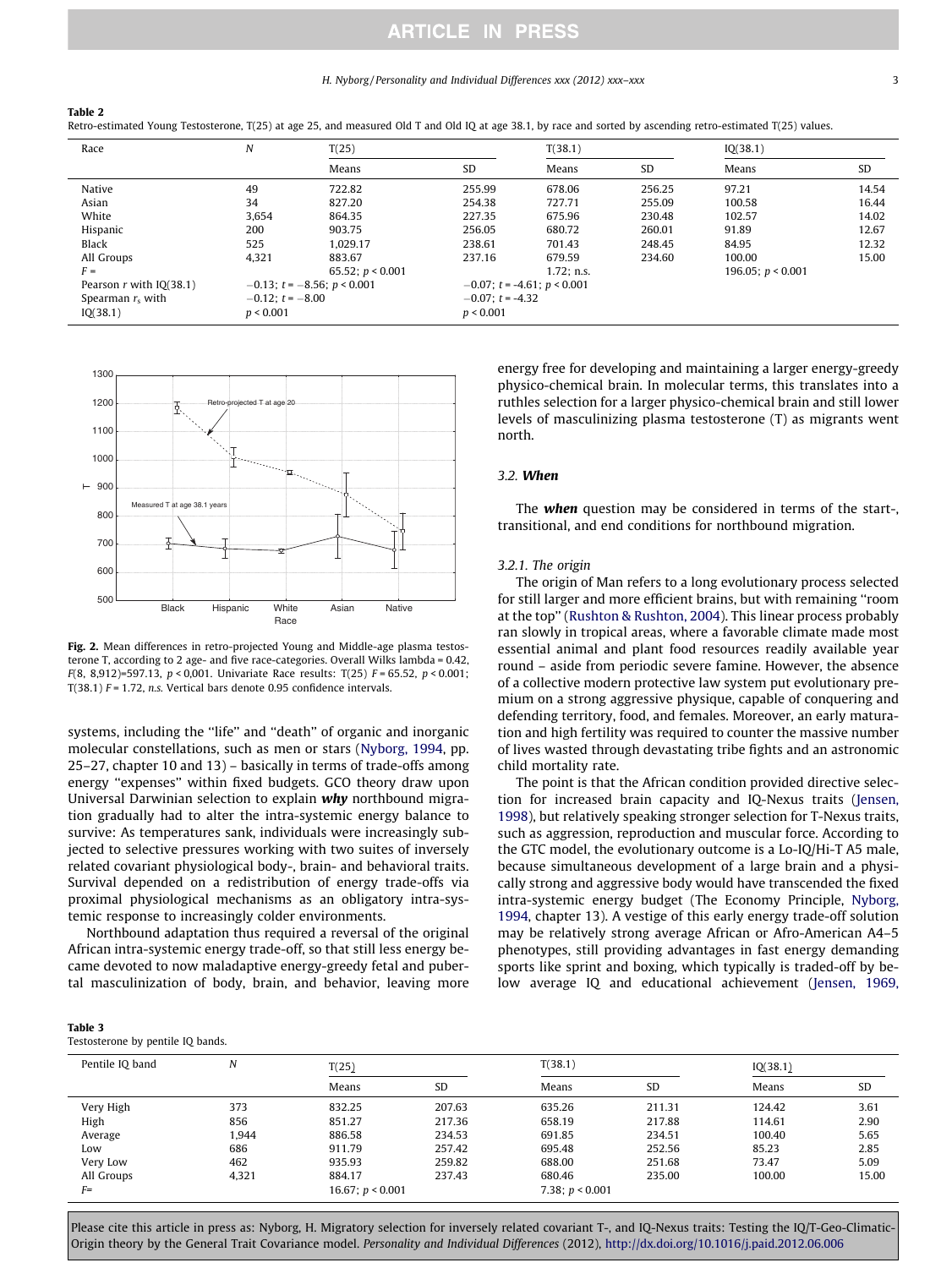## <span id="page-3-0"></span>4 H. Nyborg / Personality and Individual Differences xxx (2012) xxx–xxx



Fig. 3. Mean differences in retro-projected Young and Middle-age plasma testosterone T, according to 2 age- and five pentile IQ bands. Overall Wilks lambda = 0.92, F(8, 8630)=45.54,  $p < 0.001$ . Univariate Race results: T(25) F = 16.67,  $p < 0.001$ ; T(38.1)  $F = 7.38$ ,  $p < 0.001$ . Vertical bars denote 0.95 confidence intervals.

[1973\)](#page-5-0). The GTC model demands that covariant IQ-Nexus traits will be inversely related to covariant T-Nexus traits.

## 3.2.2. The demographic transition

Northbound migratory exodus from Africa gradually altered the IQ-aggression balance. Colder climates generally favor large brains for survival, as migrants has to invent entirely new solutions for coordinated hunting, clothing, housing, and collection and preservation of food during long unforgiving winters. The widespread, sparse and yearly alternating nature of resources made only those survive who readily found and willingly shared food and shelter with kinship. IQ, altruism, low T and reduced aggression became increasingly privileged.

[Lynn and Vanhanen \(2006\)](#page-5-0) and [Lynn \(2006\)](#page-5-0) have already demonstrated the significant South–North gradient for IQ, thus providing strong support for GCO theory. Regrettably, supporting evidence for the T-Nexus part is weaker (see later).

#### 3.2.3. The end point

The aggression needed for success in competitive Sub-Saharan Africa became a hindrance in colder areas, where the climate rather called for individual emotional and physical restraint. Sharing and altruism became favored traits, and the later establishments of complex agricultural and industrial cooperatives required and reinforced the trend toward reduced aggression and selfishness. Aggressive fast reproducing migrant became increasingly punished by fellows and by their fixed intra-systemic energy budget, whereas migrants displaying adaptive restraint, altruistic behavior, and capacity for creative-abstract-idealistic solutions to problems in the cold became privileged.

These geo-climatic changes in evolutionary pressures address the **when** question.

# 4. Testing predictions

The most logical way to test the physiologically anchored predictions of the General Trait Covariance model, and the predictions of the IQ/T-Geo-Climatic Origin theory, in terms of evolution, would be to compare African populations with populations at the last stop on the northbound migratory path, namely, in arctic areas and in North-East Asia. Unfortunately, there are no comparative studies of these populations in which hormones, IQ, education,

income, personality including altruism, and psychopathology, were measured concurrently. Absent this, the present analysis takes data from the Vietnam Era Study ([VES, 1989\)](#page-5-0) and tests model and theoretical predictions for 5 races and pentile IQ bands.

#### 4.1. Testing predictions of the GTC model and the GCO theory

The GTC model and the GCO theory predict trait patterns consistent with Rushton's Life History theory (see Table 1 in [Nyborg,](#page-5-0) [in this issue](#page-5-0)). Inversely related IQ and T-Nexus traits are expected to be distributed along a geo-climatic latitude gradient, with a preponderance of A5s near warm Equator and more A1s situated in cold northern countries.

We thus expect high IQ, low T, long formal education, and formal over physical dominance, high income, emotional sensitivity and persistence, increased altruism and reduced psychopathology in northern Hi-IQ/Lo-T Androtype A1s, and the reverse pattern in southern Hi-T/Lo-IQ A5s.

A1s combine high IQ with low T, low scores on Eysenckian personality dimensions, high "Feminine Values", "Ego Strength" and ''Maintain Control'' scores in the MMPI, and low ''Confusion'', ''Hypochondria'', ''Evade Answering'', ''Schizophrenia'', ''Depression'', ''Obsessive–Compulsive'', ''Social Introversion'', ''Hypomania'' and ''Psychopatic Personality'' scale scores. The ''Paranoia'' and ''Hysteria'' scores did not differ among Androtypes.

The following account, modified from [Dahlstrom et al. \(1972\),](#page-5-0) illustrates some contrasts contrast between A1s and A5s:

Lo-T/Hi-IQ Androtype A1 males '' ... tend to display feminine values, attitudes and interests, and in styles of expression and speech, as well as in sexual relationships''. A1s are '' ... sensitive and prone to worry, idealistic and peaceable, sociable and curious, have general aesthetic interests, and are altruistic.''

In psychopathological contrast, the Hi-T/Lo-IQ Androtype A5 male '' ... tend to display pessimism of outlook on life and the future, feelings of hopelessness and worthlessness, slowing of thought and action, and frequently are preoccupied with death and suicide. He ... reveal[s] neurotic or moderate psychotic reactions or behavioral disturbances that affect test cooperation. He experiences social uneasiness in social situations or in dealing with others, attempt to deny impulses, temptations, and mental aberrations, and show strong selfdepreciatory trends.''

All this dovetail nicely with Rushton's (Table 1 in [Nyborg, in this](#page-5-0) [issue\)](#page-5-0), data on Life history traits, where K relate positively to IQ and negatively to T. [Table 4](#page-4-0) demonstrates that A1s (mostly North-East Asian and non-Hispanic white K-strategists, with lesser percentages of other races) also get better educated and earn more than A5s (mostly Africans, but again with lesser percentages of other races).

A1s thus define the culmination of a diversifying evolutionary progression – presaged by GCO theory and illustrated in the GTC model. Importantly, however, androtyping is not race-limited but refers to hormonal continua within and across races.

## 5. Discussion

The analysis illustrated several points.

IQ and T is inversely correlated across race and pentile IQ bands. Rushton's racial ordering of 60+ traits (see [Nyborg, in this issue,](#page-5-0) Table 1), includes brain size and dovetails nicely with the A1-A5 continuum as racially categorized geographically anchored aggregated data.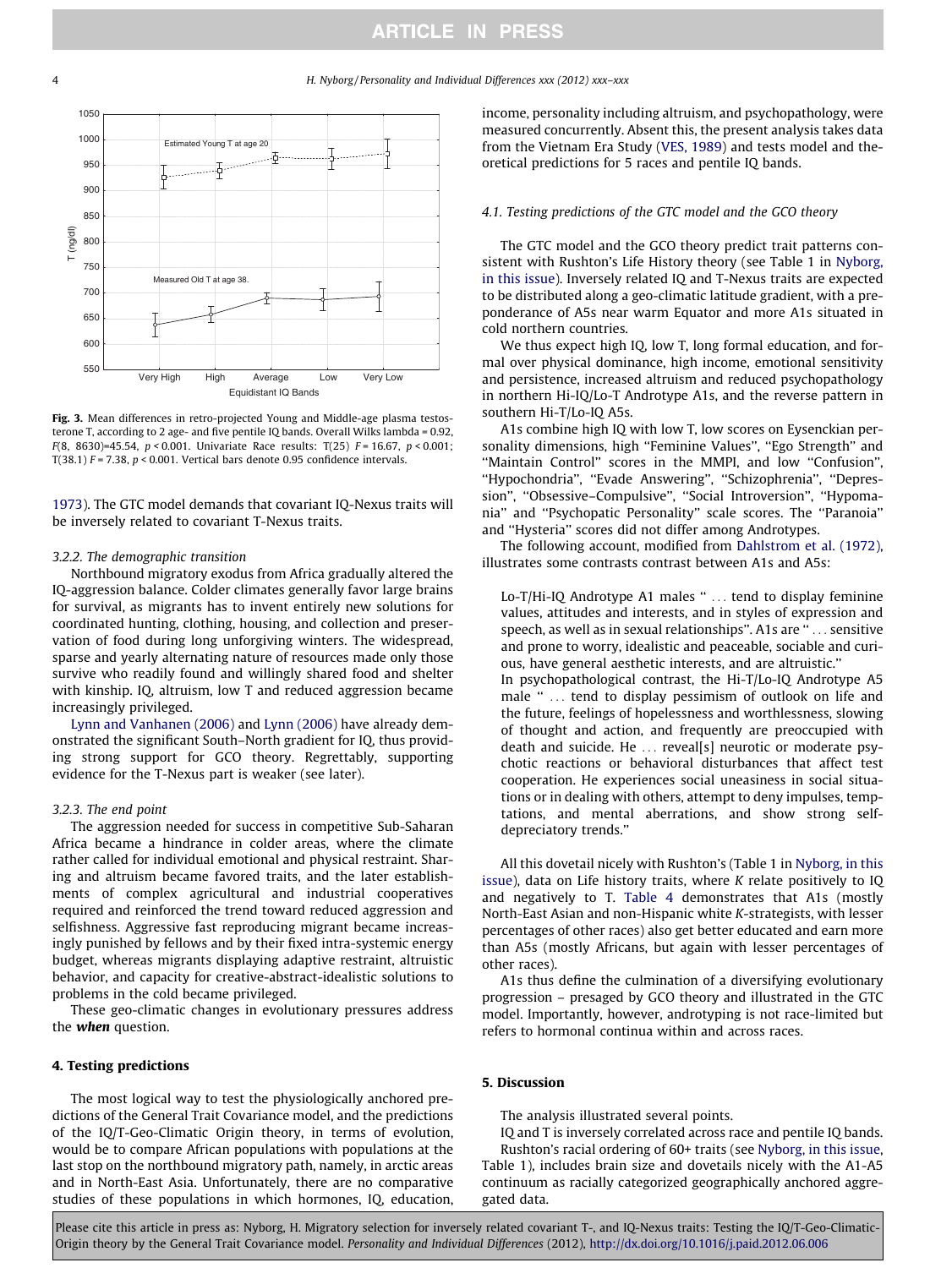### H. Nyborg / Personality and Individual Differences xxx (2012) xxx–xxx 5

#### <span id="page-4-0"></span>Table 4

Testing predictions of the GTC model. Aggregated data from the [VES \(1989\)](#page-5-0) study. Pentile IQ bands are categorical dividers with the inverse IQ/T- relationships implied.

| Progressive inverse IQ - 1 trade-offs during north-bound migration |                |           |         |                   |        |                |                |               |                |           |               |           |             |
|--------------------------------------------------------------------|----------------|-----------|---------|-------------------|--------|----------------|----------------|---------------|----------------|-----------|---------------|-----------|-------------|
|                                                                    | Hi-IQ          |           |         |                   |        |                |                |               | Hi-T           |           |               |           |             |
|                                                                    | $Lo-T$         |           |         |                   |        |                |                |               |                |           |               |           |             |
|                                                                    |                |           |         |                   |        |                |                |               | $Lo-IO$        |           |               |           |             |
| Tentative Racial Androtype positioning                             | Asian          |           | Natives | White<br>Hispanic |        | Afro-American. |                | African Black |                |           |               |           |             |
| General Androtype                                                  | A <sub>1</sub> |           | A2      | A <sub>3</sub>    |        |                | A <sub>4</sub> |               | A <sub>5</sub> |           | All $Groups4$ |           |             |
|                                                                    | Mean           | <b>SD</b> | Mean    | <b>SD</b>         | Mean   | <b>SD</b>      | Mean           | <b>SD</b>     | Mean           | <b>SD</b> | Mean          | <b>SD</b> | $\mathbf N$ |
| <b>Pentile IQ bands</b>                                            | 124.42         | 3.61      | 114.61  | 2.90              | 100.40 | 5.65           | 85.23          | 2.85          | 73.47          | 5.09      | 100.00        | 15.00     | 4321        |
| Young Testosterone $(ng/dl)^1$                                     | 921.77         | 208.47    | 941.78  | 218.17            | 980.83 | 238.40         | 1016.27 266.72 |               | 1051.97        | 270.66    | 981.23 243.24 |           | 4321        |
| <b>Formal Education (Yrs.)</b>                                     | 15.75          | 1.94      | 14.56   | 2.08              | 13.13  | 1.93           | 13.13          | 1.90          | 11.42          | 1.92      | 13.30         | 2.29      | 4319        |
| Income (1985 US Dollars)                                           | 38548          | 14054     | 33854   | 14018             | 29197  | 13488          | 23395          | 12873         | 19141          | 11578     | 28952         | 14367     | 4238        |
| <b>Eysenckian Personality<sup>2</sup></b>                          |                |           |         |                   |        |                |                |               |                |           |               |           |             |
| Psychoticism (P-scale)                                             | 6.38           | 2.82      | 6.58    | 2.80              | 6.95   | 3.11           | 7.80           | 3.82          | 8.74           | 4.54      | 7.15          | 3.40      | 4321        |
| Extraversion (E-scale)                                             | 14.10          | 4.46      | 14.60   | 4.48              | 14.63  | 4.65           | 15.21          | 4.59          | 15.39          | 4.23      | 14.75         | 4.56      | 4321        |
| Neuroticism (N-scale)                                              | 11.64          | 4.85      | 12.39   | 5.15              | 13.17  | 4.84           | 13.60          | 5.14          | 14.09          | 4.86      | 13.05         | 5.00      | 4321        |
| Social Desirability (L-scale)                                      | 7.48           | 2.32      | 7.57    | 2.31              | 7.94   | 2.33           | 8.28           | 2.57          | 8.38           | 2.55      | 7.93          | 2.40      | 4321        |
| <b>MMPI</b> Special Scales <sup>3</sup>                            |                |           |         |                   |        |                |                |               |                |           |               |           |             |
| Ego Strength (ES-scale)                                            | 59.49          | 8.22      | 57.12   | 8.65              | 53.64  | 9.60           | 48.49          | 11.26         | 44.18          | 11.87     | 53.01         | 10.77     | 4321        |
| Masculinity-Femininity (MF-scale)                                  | 63.41          | 9.22      | 61.50   | 8.99              | 58.54  | 9.14           | 56.20          | 9.09          | 54.86          | 8.71      | 58.78         | 9.39      | 4321        |
| Maintain Control (K-scale)                                         | 58.07          | 8.34      | 56.59   | 9.08              | 53.86  | 9.18           | 51.87          | 9.60          | 49.60          | 9.92      | 53.99         | 9.54      | 4321        |
| Confusion (F-scale)                                                | 53.64          | 7.91      | 54.37   | 8.08              | 56.13  | 9.28           | 58.88          | 11.61         | 62.28          | 13.61     | 56.66         | 10.21     | 4321        |
| Hypochondria (HS-scale)                                            | 52.98          | 9.25      | 53.99   | 10.45             | 55.77  | 11.59          | 59.01          | 13.75         | 61.79          | 16.20     | 56.33         | 12.41     | 4321        |
| Evade Answering (L-scale)                                          | 48.57          | 6.79      | 49.07   | 6.26              | 50.40  | 7.09           | 52.19          | 7.96          | 53.62          | 8.57      | 50.61         | 7.38      | 4321        |
| Schizophrenia (SC-scale)                                           | 55.92          | 11.26     | 56.29   | 12.52             | 57.60  | 13.91          | 61.66          | 16.87         | 65.65          | 19.26     | 58.70         | 14.92     | 4321        |
| Depression (D-scale)                                               | 57.43          | 10.95     | 58.49   | 13.17             | 60.84  | 13.67          | 63.80          | 15.34         | 67.40          | 15.30     | 61.25         | 14.10     | 4321        |
| Obsessive-Compulsive (PT-scale)                                    | 55.79          | 9.46      | 56.80   | 11.35             | 58.70  | 12.21          | 61.55          | 14.11         | 63.94          | 14.25     | 59.08         | 59.08     | 4321        |
| Social Introversion (SI-scale                                      | 51.49          | 9.91      | 52.39   | 11.20             | 54.67  | 10.98          | 56.30          | 10.75         | 57.89          | 9.74      | 54.55         | 10.93     | 4321        |
| Hypomania (MA-scale)                                               | 56.22          | 9.95      | 56.16   | 10.03             | 57.05  | 10.97          | 60.00          | 11.87         | 60.78          | 12.07     | 57.67         | 11.10     | 4321        |
| Psychopatic Personality (PD-scale)                                 | 59.22          | 10.72     | 59.82   | 10.89             | 60.62  | 11.54          | 61.67          | 12.18         | 61.75          | 12.55     | 60.63         | 11.58     | 4321        |
| Paranoia (PA-scale)                                                | 56.35          | 8.56      | 56.30   | 9.00              | 56.86  | 10.17          | 57.09          | 11.73         | 57.90          | 13.98     | 56.85         | 10.57     | 4321        |
| Hysteria (HY scale)                                                | 57.27          | 7.73      | 57.75   | 8.35              | 57.45  | 9.08           | 57.89          | 10.61         | 57.95          | 12.27     | 57.62         | 9.49      | 4321        |

a Estimated values.

b Derived ad modum [Gentry, Wakefield, and Friedman \(1985\)](#page-5-0).

<sup>c</sup>Rank ordered by F-value.

 $^{\rm d}$ All group diff.: p < 0.001 except for last two rows; Pearson correlations, rs, are all above 0.80 and Spearman rss above 0.90 in the aggregated data set. IQ correlates positively with Years of Formal Education, Incom and Ego-, M-F-, and Maintain Control scores, and negatively with the remaining MMPI scores; Testosterone correlations show the exact opposite.

In terms of IQ- and T-Nexae, A1s display the predicted suite of traits characterizing high IQ-Nexus individuals, including altruism, reduced masculinity and low psychopathology. A5s display the opposite suite of traits, including increased psychopathology – as predicted by [Rushton \(2000\).](#page-5-0)

The analysis suggests that altruism is essentially a high IQ – low T phenomenon, and that the contrasting southernmost A5 type reflects remnants of Sub-Saharan existence long before harsh northern geo-climatic selection took place. A1 is the culmination of harsh selection in the cold.

The retro-calculated significant race differences in young T(25) almost disappear at age 40. Dark-skinned young people have higher T at age 20 than light-skinned individuals, but their T level drops at a faster rate. Given that T is related to crime, the decline might partly, certainly not fully, explain the observed reduction in crime rates with age, and perhaps even better so for blacks.

The obligatory drop in T makes it understandable why older males may act more altruistic and caring than when they were young, reckless, or just careless. The differential T decline rates lead us expect that old blacks and whites would be differentially affected.

The key to understand how the inverse trait covariance Life History trait pattern became established during migration lies arguably in the intra-systemic energy distribution. The modern A1 and ancient A5 types contrast, because prehistoric aggressionrelated T became selected against, as North-bound migrants proceeded through still colder geo-climatic areas. This left intrasystemic energy free for developing still larger energy-greedy brains, capable in the end of displaying high IQ, altruistic behavior and idealistic attitudes and other traits, not diverted by high T.

Theoretically speaking, androtyping complements Rushton's gene-centered view of the evolution of altruism and other traits, according to which genes for altruism are favored if altruism is directed towards kinship which share the putative genes (i.e. the gene-centered view). GCO theory adds that cold climates favored Lo-T/Hi-IQ A1 altruists via interacting gene-hormone molecular mechanisms during Universal Darwinian assorting. This is conceptualized in the GTC model as a trade-off between an energy-greedy